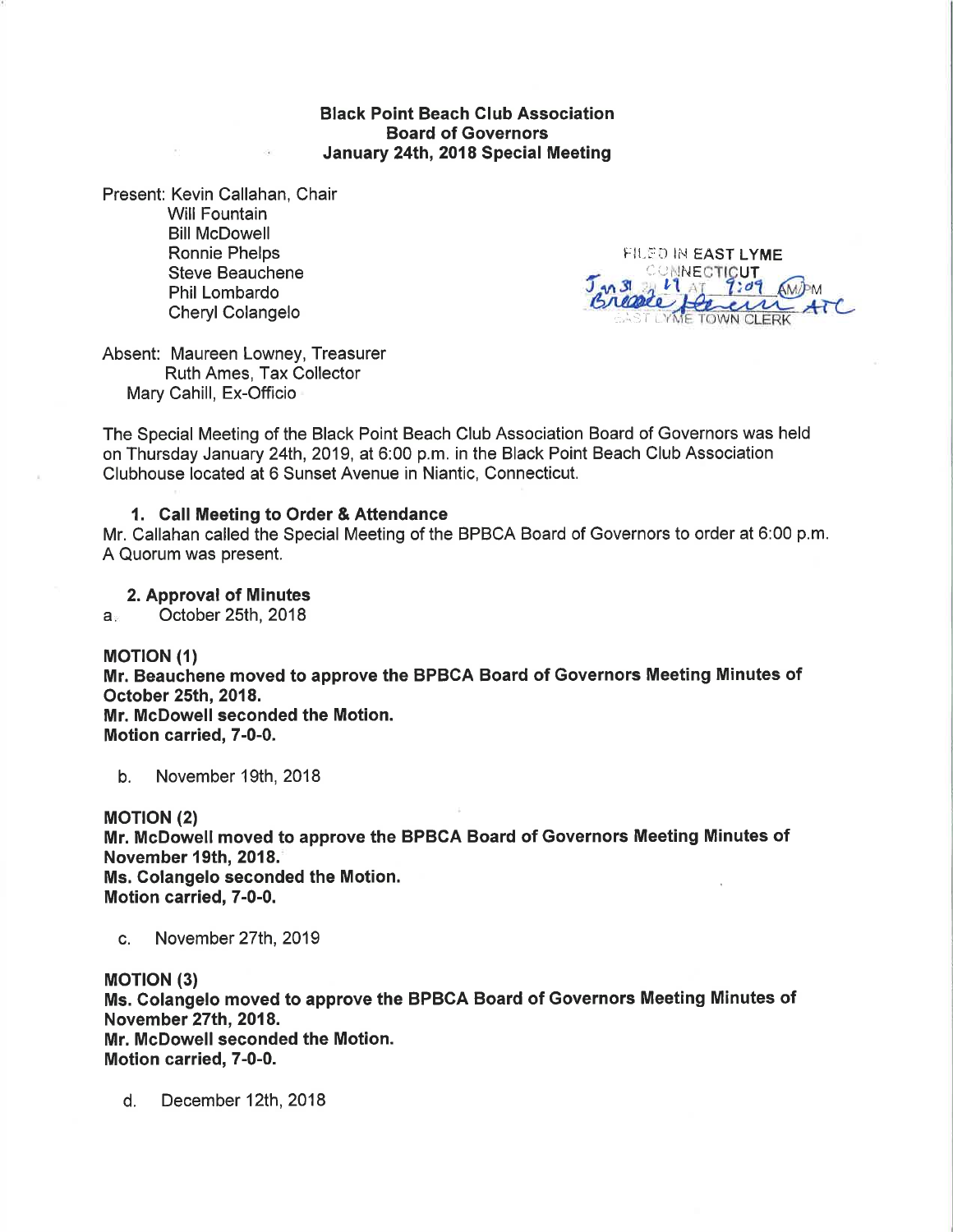### MofloN (4)

Mr. McDowell moved to approve the BPBCA Board of Governors Special Meeting Minutes of December 12th, 2018. Mr. Beauchene seconded the Motion. Motion carried, T-0-0.

e. January 3rd, 2019

# **MOTION (5)**

Ms. Colangelo moved to approve the BPBGA Board of Governors Special Meeting Minutes of January 3rd, 2019. Mr. McDowell seconded the Motion. Motion carried, T-0-0.

## 3. Pier Update

Mr. Beauchene gave a pier update:

- . 8 companies are preparing bids and proposals.
- . The deadline is March 1st which will allow time for the Board to review and ask questions prior to presenting to the Membership at the annual May meeting.

Mr. Beauchene gave the specs they're looking for and discussed some of the companies he has heard from.

# 4. Club Program- Ronnie Allen

Ms, Allen provided a handout (see attached) which the Board discussed

Ms. Allen reviewed the documents ready to go out and detailed some of the following:

- . Employee agreement needs to be changed with the actual dates.
- . She and Sandy are coordinating events such as bingo nights; the Co-Directors will handle this task next year. She is working on the calendar.
- . Water safety certification can be Red Cross or General- 2options are viable.
- . She'd like to incorporate website blurbs with a link to applications and info regarding where to send it to and so forth.
- . Postings can go up tomorrow.
- . February 15th is the deadline for job applications.

Ms. Allen recommended setting potential interview dates this evening and the Board decided on March 2nd and March 16th at 10:00 a.m. and March 7th at 6:00 p.m,; the Board will make the short list after reviewing the applications and Ms. Allen will check the references.

Ms. Allen said they need to determine protocol for doing evaluations and put on the agenda. She suggested sending a registered letter to Garrett to obtain the needed documents in his possession and Mr. Callahan said he will try calling prior to making that step. Ms. Allen asked about the receipt book which she needs for counselor and volunteer information.

Ms. Allen inquired about lT resources and Mr. McDowell said Jim Moffett.

Ms. Allen asked for permission to get t-shirts for sale and set up a facebook recreational page for cancellation notices and so forth; the page is for informational purposes only and will not be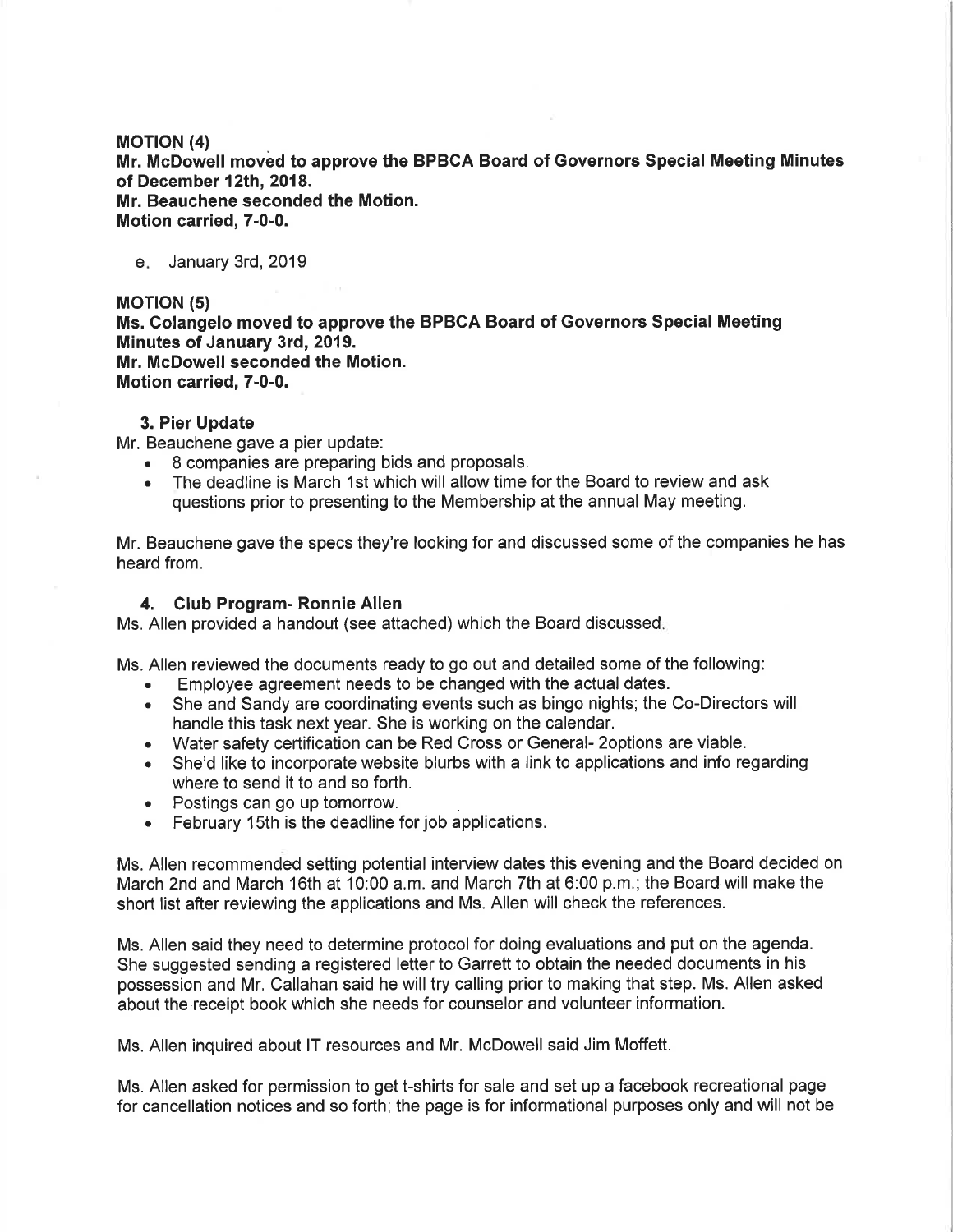a page people join. She also provided blurbs regarding the Club changes and new hires, which the Board reviewed.

The Board debated performing employee background checks and suggested having someone review the legality of the employee forms they utilize.

Ms. Allen suggested determining time off protocol for the new hires.

# 5. Association Manager and Beach or Security Positions

Ms. Callahan reminded the Board they decided at the last meeting to go without and spilt the duties between the manager and supervisor.

The Board had a lengthy discussion regarding the rolling, maintenance and expense of the tennis courts.

#### MOT|ON (6)

Ms. Colangelo moed that the individuals who use the tennis courts roll them after each use.

# Mr. McDowell seconded the Motion.

Ms. Colangelo said she's hesitant to pay someone to perform this task. Mr. Lombardo suggested tabling this matter until they obtain more information regarding the required maintenance of the tennis courts; Mr. Callahan said he will seek out this information.

### MOT|ON (7)

# Ms. Colangelo rescinded her previous motion. Mr. McDowell rescinded his second.

The Board had an in-depth discussion regarding the job description they revised at the last meeting. Mr. Lombardo stressed the importance of the Board agreeing on the wording.

Mr. Lombardo said he'd like to add "assists with the 4th of July Picnic and Parade" in the description; it's important they know they will be working on the 4th.

The Board discussed the salaries for the Waterfront Supervisor and Association Manager

Ms. Allen said she doesn't think she's prepared this evening for this discussion and Mr Callahan asked about tabling this until next week.

The Board debated how to divy up the available \$22,500 now that one position has become two.

Mr. Fountain discussed the previous salary of the Association Manager.

The Board discussed how it might be better to return to having one person as Association Manager and eliminate the separate Beach Supervisor,

**MOTION (8)**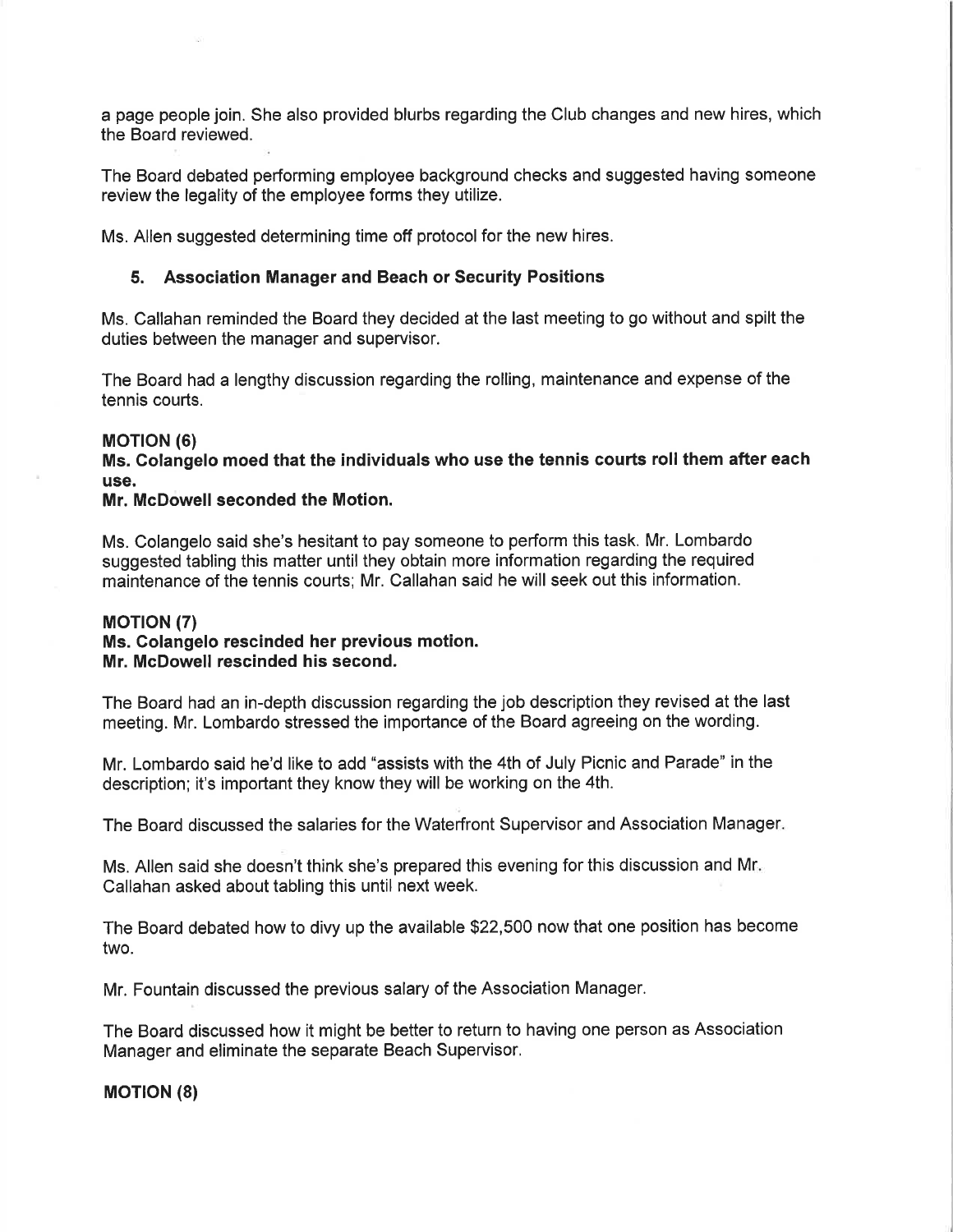Ms. Colangelo moved to change the two positions of Beach Supervisor and Association Managgr to one Association Manager which includes what we previously discussed as Waterfront Manager. Ms. Allen seconded the motion. Motion carried, T-0-0.

The Board further discussed the salary of the Association Manager

Mr. Fountain said he doesn't think the position should be prorated

#### MOT|ON (e)

# Mr. Beauchene moved to set the Association Manager salary to \$22,000. Ms. Golangelo seconded the motion.

Mr, Callahan said he thinks \$20,000 is sufficient given the new hire will not have the experience of the previous employee.

Mr. Fountain said he thinks the position should be more than \$22,500; he wants the most qualified person possible.

#### **MOTION (10)**

Mr. Beauchene amended is motion to change \$22,000 to a range of \$18,000- \$22,000 dependent upon experience and qualifications. Ms. Colangelo amended her second. Motion carried, 6-1-0.

Nay: Mr. Fountain

Mr. Beauchene will tweak the now one position and email it to the other Board Members.

# ADJOURNMENT

**MOTION (11)** 

Ms. Colangelo moved to to adjourn the Black Point Beach Club Association Board of Governors Special Meeting at 8:13 p.m.

Respectfully Submitted,

Brooke Stevens, Substitute Recording Secretary